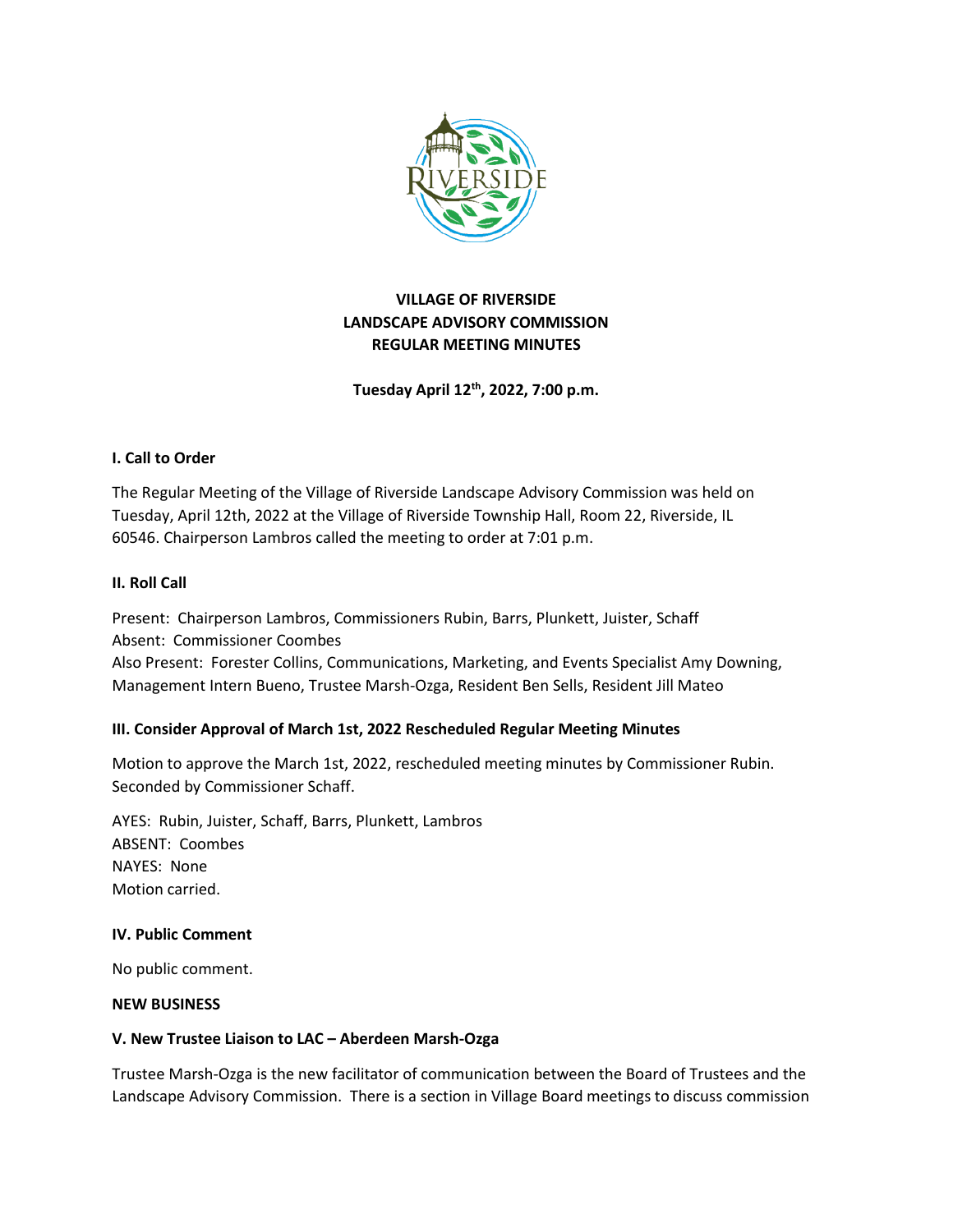business and she offered to provide commission information to the Village Board regarding initiatives and events and relay items of concern to the commission moving forward.

## **VI. New Village Communications, Marketing, and Events Specialist – Amy Downing**

Communications, Marketing, and Events Specialist's primary role is to communicate with residents via social media, the Village website, eflash and also to publicize special events. She addressed the commission and offered her assistance in communicating initiatives or events. She also expressed a need for nature photos that can be sent via a thumb drive or google doc.

## **VII. No Mow May**

Chairperson Lambros has reached out to Shorewood Hills, Wi regarding the No Mow May (NMM). Discussion has taken place regarding the use of public space owned by Riverside to help educate residents on the concept of NMM. Chairperson Lambros has also discussed the initiative with President Ballerine via email. Director Tabb approved reserving a 400 sq. ft. area west of the library to showcase the concept to the public. Chairperson Lambros discussed the idea of NMM and educational approaches for private and public property. Commissioner Schaff stated that the Village supporting NMM would be a contradiction to support because the Village Board voted to mow public spaces 2-3 times a week in the month of May to reduce dandelion visibility. The commission discussed the concern of not mowing and the impacts of the excessive hay generated on public spaces and the maintenance required to catch up on a NMM policy shift. Commissioners Plunkett and Barrs provided insights based on their experiences on their own property and the need for public engagement on this issue. It is important to educate residents regarding the positive impact of not mowing can have on the wildlife/ insects in the Village. Trustee Marsh-Ozga suggested having weekly educational updates to showcase the benefits of NMM and communicate with the public. Resident Ben Sells expressed his support for going big with NMM and letting people participate in their front yards. He also recommended expanding public areas by implementing NMM ribbons around natural areas and referenced recent research and progress made in Appleton, WI. Resident Mateo suggested that the Village Board could consider waiving code enforcement to allow residents to participate during the month of May. Chairperson Lambros suggested starting small will be more manageable under current time constraints. Trustee Marsh-Ozga recommended that the topic be added to the Village Board agenda for more discussion and recommended the commission address the Village board. Commissioners Rubin and Juister volunteered to be co-leads on the initiative. Forester Collins pointed out that calls generated and code enforcement related to NMM would likely impact the Community Development Department as a private property issue.

Motion to approve an experimental 400 sq. ft. NMM plot west of the public library and recommending the Village Board consider waiving code enforcement for the month of May made by Commissioner Rubin. Seconded by Commissioner Plunkett.

AYES: Rubin, Juister, Bars, Plunkett, Schaff, Lambros ABSENT: Coombes NAYES: None Motion carried.

**VIII. FLOS Workday – July 23rd – T18 Triangle - Mary & Eve**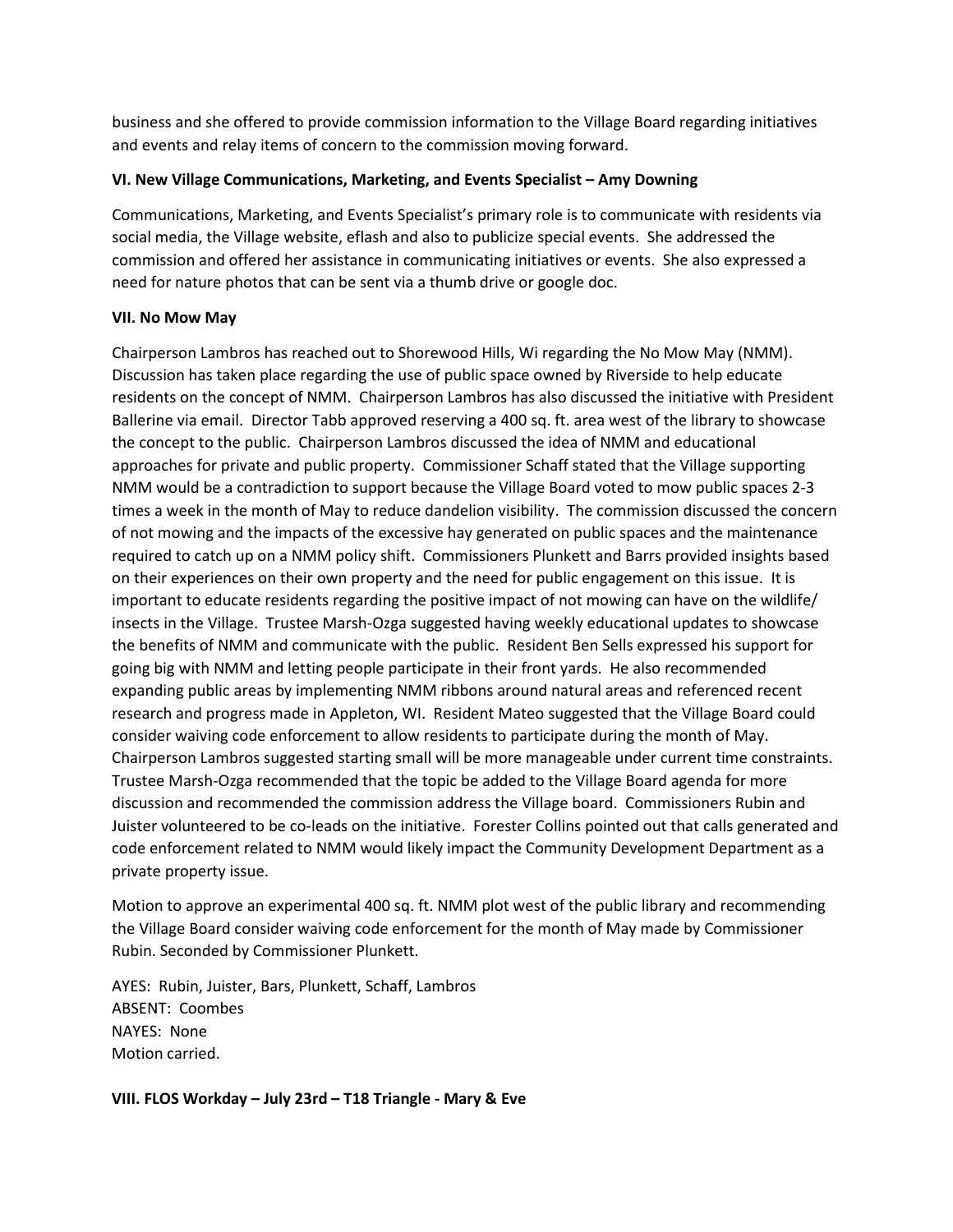Holly Machina and Cindy Kellogg are Landscape Committee chairs for the Olmsted Society of Riverside. Forester Collins and Director Tabb met with them to discuss landscape workdays in the Village. These workdays are a partnership between the Village and the Olmsted Society. They have agreed to designate a workday for a triangle, located at Akenside and Longcommon (T18), to address buckthorn and other concerns. The date has been set for July 23<sup>rd</sup> 2022. Commissioner Plunkett encouraged other commissioners to participate. The commission expressed concern over the Open Meeting Act. Ultimately, the commissioners were instructed to abstain from discussion of official commission business and come prepared to work on the triangle. Trustee Marsh-Ozga noted the Adopt-a-Triangle program and the need for public outreach and engagement for this concept. In follow up, Commissioner Barrs also expressed an idea for sponsoring/donating funds for a triangle. Some residents have the funds but not the time to maintain a triangular park.

# **IX. National Park Service (NPS) & Riverside's NHL District – Boundary Change**

According to Trustee Marsh-Ozga, an amendment to expand the boundaries of Riverside's landscape district and add an architectural component is proposed by NPS. On May  $11<sup>th</sup>$  and  $12<sup>th</sup>$ , there will be a hearing on this amendment in Washington D.C. NPS is proposing to expand the boundaries westward, in line with the original Olmsted vision and rendering of the community. The status change will not impact how the district is managed. It most likely grants greater protection for the area. To date, agenda materials have not been posted.

# **OLD BUSINESS**

# **X. Website – Commissioner Coombes**

**(Absent)** 

## **XI. 2022 Calendar**

# **A. March 5th Seed Starting with RCG & Library – Commissioner Plunkett – Review**

The event was held in the library and had a large attendance. Another seed swap is scheduled for the month of May. Commissioner Plunkett felt the space should be more regulated or confined. Commissioner Plunkett also commended Commissioners Coombes and Rubin for their contributions to the day.

## **B. April 30th Arbor Day**

The landscape workday at Indian Gardens is scheduled (9am-12pm) to pull garlic mustard, remove buckthorn, clean up the area, and plant three trees for Arbor Day as part of an Arbor Day celebration. Trees donations were made by Bob Finn and the Olmsted Society.

## **C. May Seed and Plant Swap with RCG & Library –Kimber & Mary –Date**

TBD

## **D. Triangle 55 & Triangle 56 Updates- Lisa**

One scout has decided to postpone her project and another scout will move forward (T55).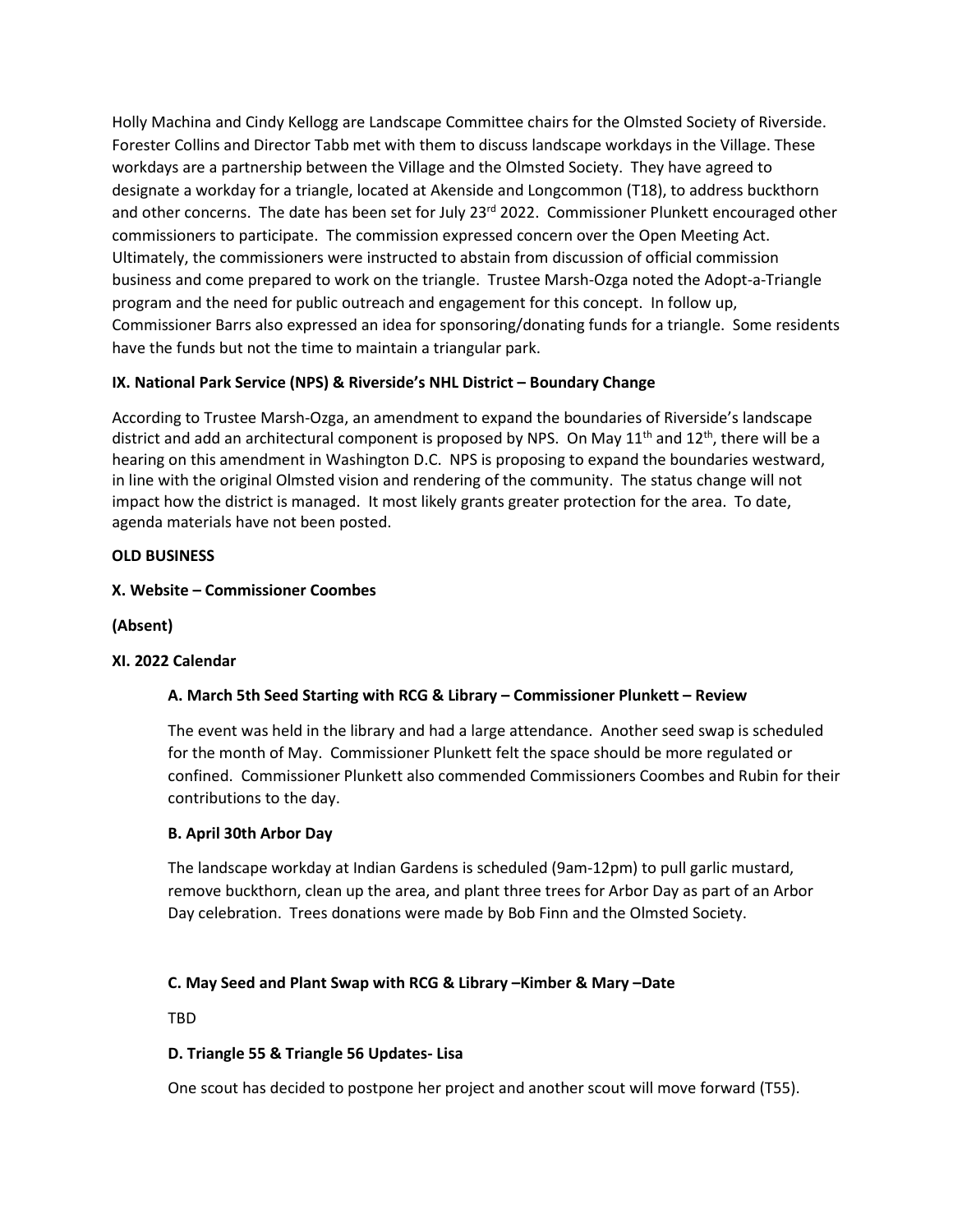### **E. June Swan Pond Training – Dave & Eve**

Forester Collins informed the commission that training costs will be a total of \$600, which is \$300 per two hour site visit proposed. Training will be late spring and early summer. Forester Collins inquired about how best to structure the training. Ideally, we would meet at the Township Hall and call the meeting to order and proceed to Swan Pond for training purposes. Residents will be allowed at training but will exclusively be observers not active participants. The training will be crafted as a special meeting and commissioners may video tape the training informally. Forester Collins will work to provide dates and times for the two trainings. The commission will provide dates that would be a conflict. The commission will provide specific recommendations regarding training that Forester Collins will relay to the contractor.

## **F. July 4th Celebration – Table/Booth**

Commissioner Plunkett has offered to run the table and Commissioner Schaff has offered to help and provide posters and craft ideas.

### **G. Farmers Market Booth – September 14th, 2:30-7:00 – Sign Up**

Date has been selected and posters will be distributed.

### **H. September 18th Picnic By the Pond – Julie & Dave**

Commissioner Schaff created a new picnic logo design and presented the concept to the commission. A Prototype postcard was proposed for residents to pick up at the Village offices or to be mailed to advertise with a QR code for more detailed information. Per Commissioner Schaff, 500 post cards will cost approximately \$60 and the banner will cost \$100 to replace. Riverside Arts Center has offered to collaborate with the commission to provide crafts at the event.

Motion to approve \$60 postcard expense and to insert a QR code, providing detailed Information for the picnic was made by Commissioner Schaff. Seconded by Commissioner Rubin.

AYES: Rubin, Juister, Bars, Plunkett, Schaff, Lambros ABSENT: Coombes NAYES: None Motion carried.

### **I. Oak-Tober – Lisa & Kimber**

Agenda item pushed to May

### **XII. New Education Tri Fold for Residences – Kimber & Bridget**

Agenda item pushed to May

### **XIII. Chairperson's Report**

### **A. Collaboration**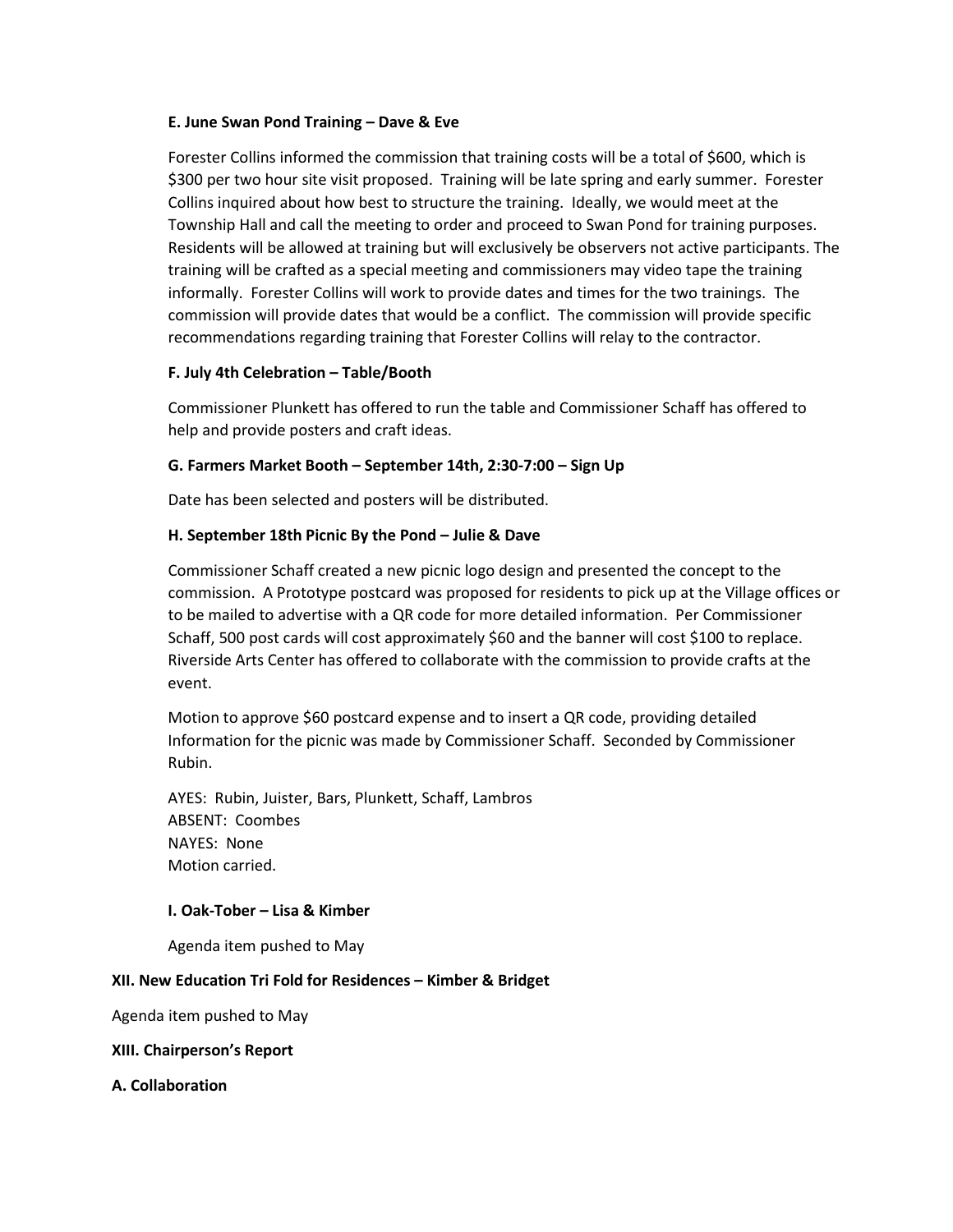The commission is looking to collaborate with other organizations in the village.

# **B. Olmsted 200**

Several events are organized to celebrate Frederick Law Olmsted's 200<sup>th</sup> birthday on April 26<sup>th</sup>, 2022.

## **XIV. Standing Discussion Topics**

## **A. Master Landscape Plan**

# **• Swan Pond - Update – Julie & Dave**

Commissioners Rubin and Schaff are rewriting the Swan Pond management plan and are nearly finished. Commissioner Rubin stated that the plan was outdated. Multiple sources will be referenced to highlight the maintenance needs for the area. Chairperson Lambros stated that the commission will likely present the plan to the Village Board in September. Trustee Marsh-Ozga stated that the timing would be ideal in terms of budgetary considerations for 2023. Commissioner Schaff stated that several recommendations will be relayed including bringing back Heidi Natura for consultation on the park's management and progress. Commissioner Rubin also suggested more strategy in terms of installing walking paths.

# **• Triangles – Review – Mary & Eve**

Field surveys will be conducted to review progress made for select triangular parks throughout the Village. A priority list will be made to see which triangles may require more care each year. The priority is to keep documenting progress made and prioritize work. Commissioner Plunkett stated that the number of triangles make review difficult on an annual basis. Past scout projects were also discussed.

## **B. Outreach and Education**

## **• Upcoming Events**

Chairperson Lambros will not be in attendance for the May 10th commission meeting. Commissioner Plunkett has offered to be interim chairperson for the meeting in May.

## **• Marketing (Kimber)**

Absent

# **• Volunteerism (Lisa) – Scouts & FLOS Workdays**

Agenda item pushed to May

## **XV. Forester's Report**

Forester Collins reported that the first landscape workday was held at Big Ball Park on April 9<sup>th</sup>, 2022 to kick off the volunteer season. Two dump trucks of invasive species were removed and one dump truck of woodchips were added to the park.

Fifteen trees will be donated from the Morton Arboretum to the Village as part of their Centennial Celebration. The trees will be planted by students on May  $5<sup>th</sup>$  at 1pm at Blythe Park. Collaborations